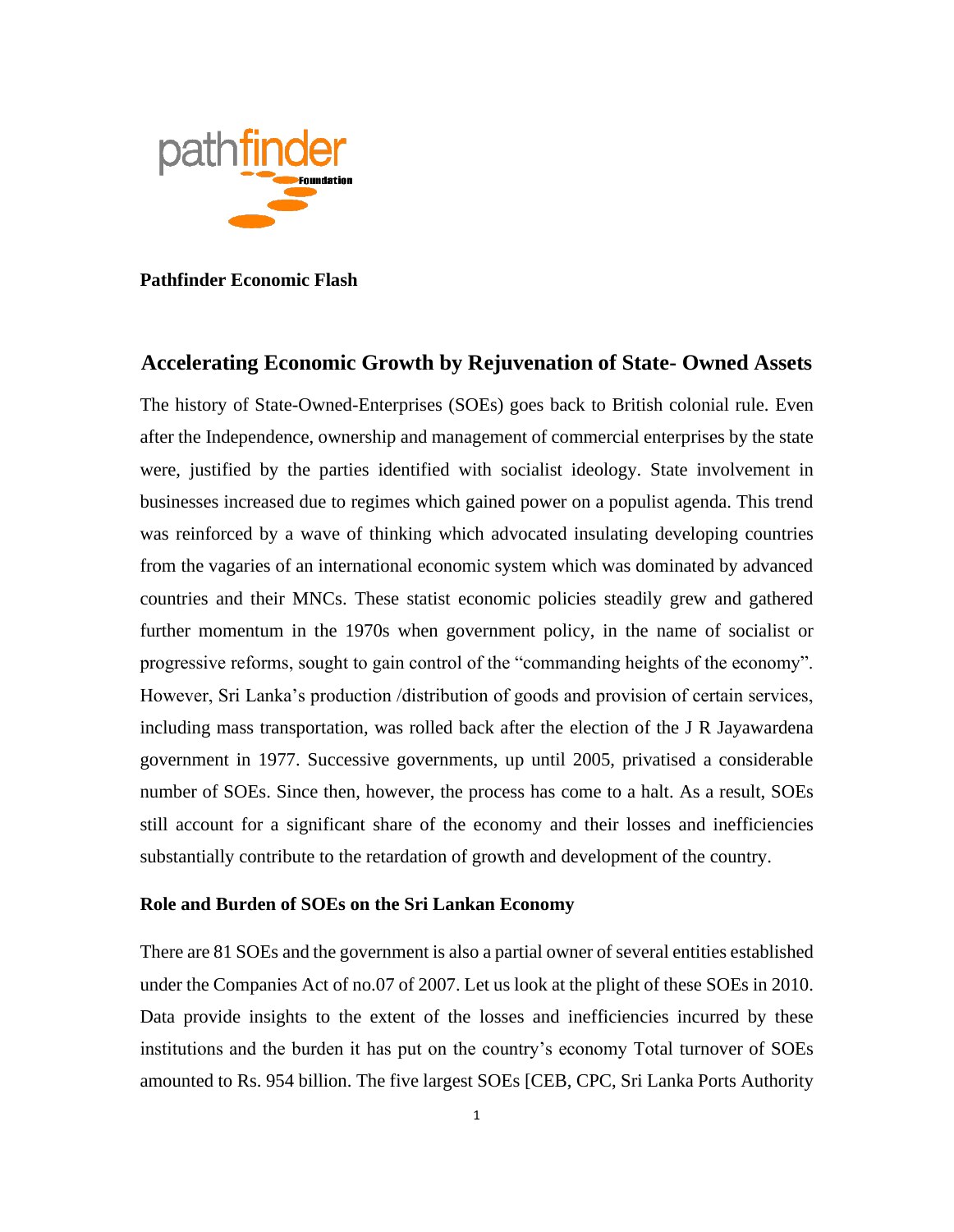(SLPA), Bank of Ceylon (BoC), Peoples Bank (PB)], exceeded the turnover of all 245 companies listed in the Colombo Stock Exchange. In addition, SOEs accounted for 17.2% of GDP and employed 160,000 people (2010). The size of the SOE sector, as well as the breadth of its activities across the economy, makes it a crucial determinant of the overall productivity of the economy and therefore, the level of wages that can be sustained without fuelling inflation. The difficulties experienced in accommodating international prices of key imports, like fuel, without unduly burdening the people through its impact on the cost of living, may be attributed to the low productivity/low wage syndrome in the economy. The underperformance of SOEs is a major part of this narrative.

All SOEs are expected to contribute 30% of their profits or 15% of their equity, whichever is higher, to the Consolidated Fund. Such levies and dividends from SOEs amounted to Rs. 31 billion in 2010. However, the CPC, CEB, SLPA and National Water Supply and Drainage Board (NWS&DB) alone made combined losses of Rs. 48 billion in that year. Furthermore, the CPC and CEB on their own made a loss of Rs. 130 billion in 2011 (this amount is sufficient to build 130 high class schools or 65 300-bed hospitals). While Sri Lankan Airlines/Mihin Air recorded losses of Rs 13 Bn. These figures do not include the accumulated losses of SOEs or the government guarantees issued to them. As Sri Lanka becomes more exposed to capital markets and rating agencies, the financial health of the SOE sector and its direct and indirect impact on the Government budget will become more important as a determinant of the country's creditworthiness. It should be pointed out that there has being some improvement in the performance of SOEs since 2010. However, they continue to be a burden on the budget and undermine the balance sheets of state banks with their accumulated losses. As a result, SOEs continue to be a major drag on the economic prospects of the country through both their financial losses and the low returns they generate on the resources (capital and labour) they absorb.

#### **Political Leaders, Professionals, and Officials Complain: Why then No Action?**

Time and time again senior politicians have deplored the status of SOEs and complained about the burden these institutions place on the people of Sri Lanka but have failed to implement concrete actions to privatise them or at least to introduce Public/Private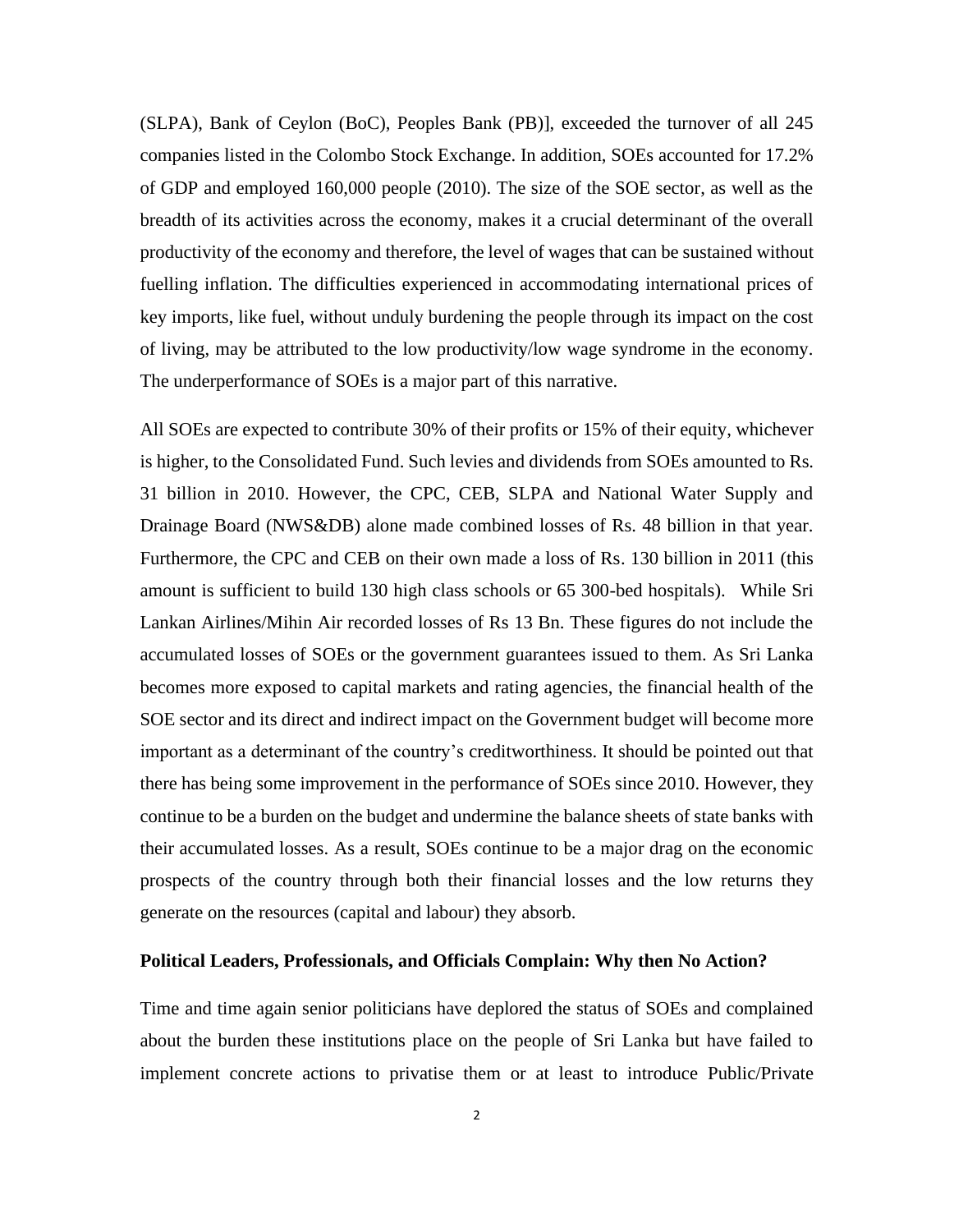Partnerships (PPPs). Some time back a respected senior minister spoke of a number of 'Monsters' that undermine Sri Lanka's development prospects. These monsters are the SOEs which incur large losses that eventually have to be borne by the people of this country through higher direct or indirect taxes. The losses of SOE's, such as the Sri Lanka Transport Board (SLTB), CPC, CEB and Sri Lankan Airlines/Mihin Air are due to many reasons including mismanagement, corruption, political interference, non-cost-reflective pricing policies and also the utter disregard for pubic assets and money. In this respect, the past Performance Reports of the Department of Public Enterprises, Ministry of Finance, identifies a number of factors that contribute to the large losses incurred by the SOE sector. "Loss making SOEs continue to incur losses due to lack of good governance, low productive use of employees, weak financial management, lack of internal controls and structural deficiencies. It is noted that Boards of Management of some key SOEs, which have often made decisions that were neither socially nor economically viable, violating government policies nor regulations, contributed significantly to the losses incurred by SOEs". The problems have being diagnosed. However, remedial action has been stymied by political expedience driven by ill-advised populism and/or misplaced ideology. It is also reported that leaders of this country including those who become ministers consider the public enterprises as their private property to be utilized by Kith and kin.

# **Why Doing Business by Government cannot Deliver the most Efficient and Profitable Outcomes**

Unfortunately, government reports and even certain independent analysts ignore what is fundamentally wrong with having the state entering into business in general and specially in the Sri Lankan context. They only highlight the impact on the annual government budget and the general inefficiencies arising out of poor management practices and political interference in public enterprises rather than focusing on the underlying factors which compromised the performance of SOEs.

Instead of re-inventing the wheel let us focus on a recently published commentary by John Steel Gordon in The Wall Street Journal. There he provides a number of reasons why governments should not and can't run enterprises.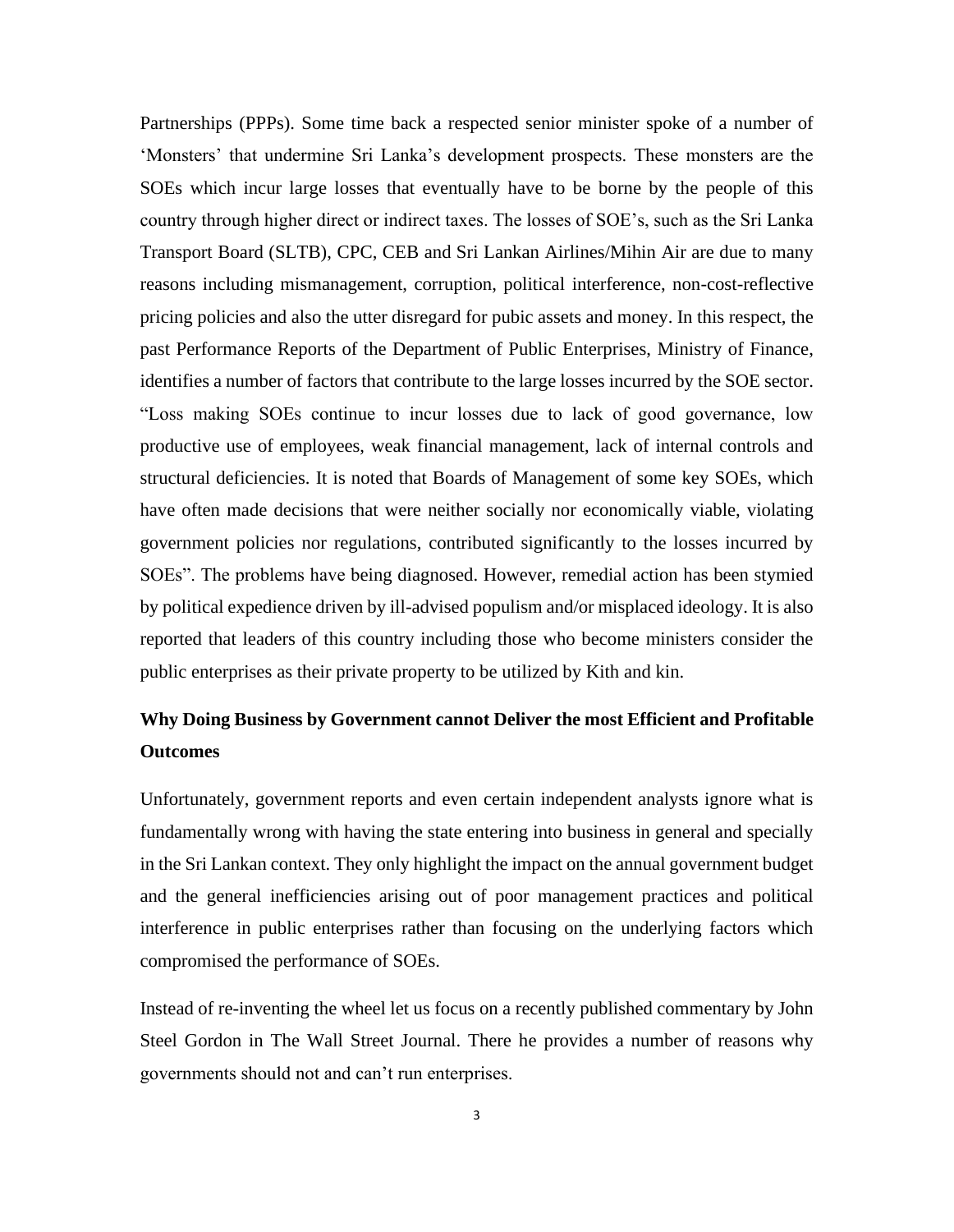#### 1) *Governments are run by politicians, not businessmen.*

They are, after all, first and foremost in the re-election business. Because of the need to be re-elected, politicians are always likely to have a short-term bias. What looks good right now is more important to politicians than long-term consequences even when those consequences can be easily foreseen. And politicians tend to favour parochial interests over sound economic sense.

#### 2) *Politicians need headlines.*

This means they have a deep need to do something, even when doing nothing (in Sri Lankan context saying nothing) would be the better option. Markets will always deal efficiently with gluts and shortages, but letting the market work doesn't produce favourable headlines.

#### 3) *Governments use other people's money.*

Corporations (Private enterprises) play with their own money. This disciplines their commercial behaviour. SOEs have access to public funds/guarantees which encourages a lack of attention to the need for competitiveness/profitability. At the same time, the people are not sufficiently aware to exercise their rights to ensure accountability regarding the way in which their money is being wasted. That is why governments in Sri Lanka have always been over generous in providing employment in the state sector and excessive salary increases with no corresponding relations to performance.

*4).Government enterprises are almost always monopolies or at least do not allow competitors to operate on a level playing field.* 

Therefore, if efficiency and performance is to be improved in providing goods or services, SOEs are the worst possible option for a country aiming to be competitive internationally.

#### **Who is Against Privatisation?**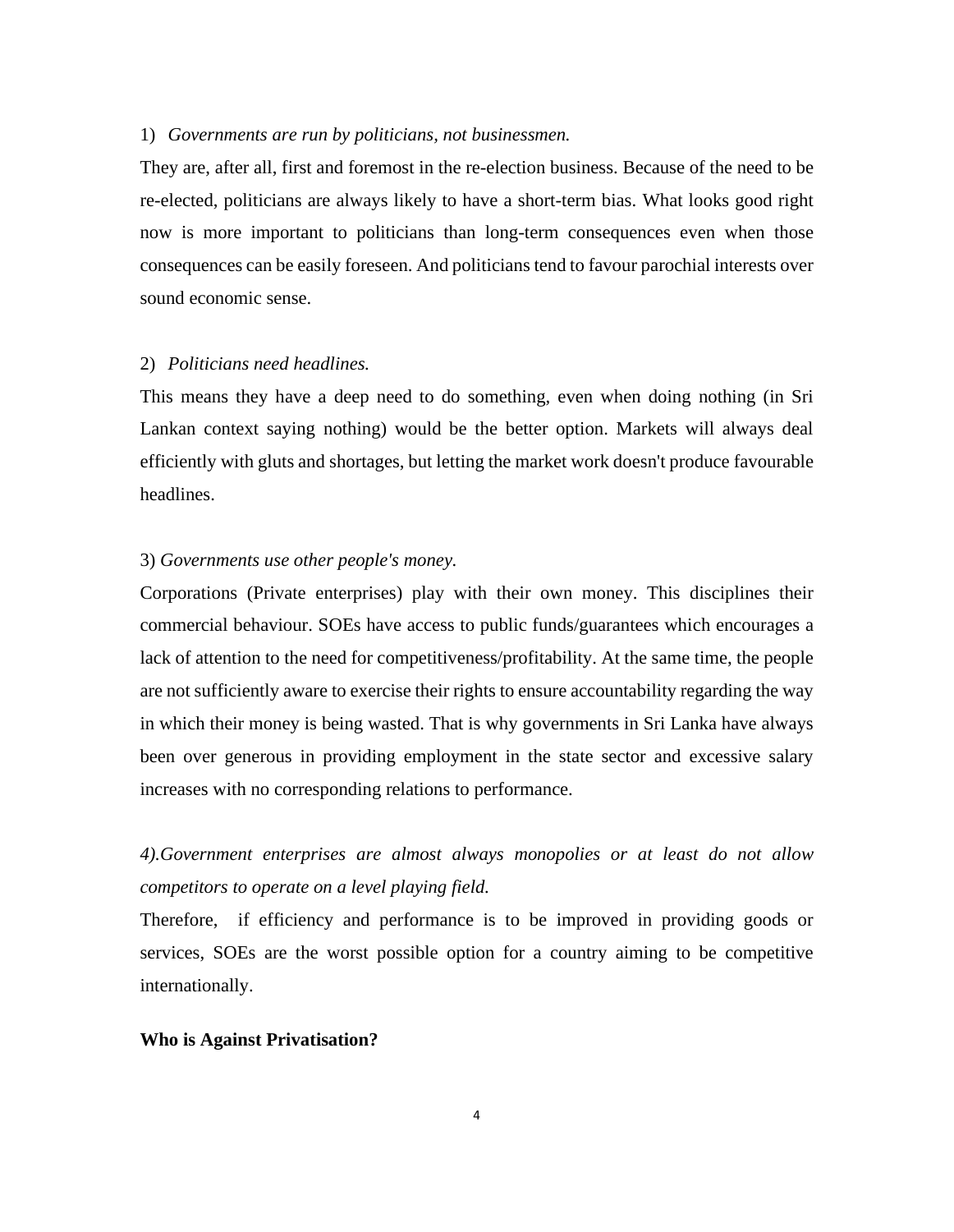The political leaders, while publicly stating the need for corrective action in public enterprise management, simply back out from urgently needed reforms bowing down to pressures from trade unions, and other rent-seeking beneficiaries and corrupt 'stakeholders. Most notably, the Ministers in charge of or who consider these SOEs as being under their purview are determined to prevent any attempt at broad basing the ownership or strengthening management. This is simply due to their desire and intent for continuing with miss management and corrupt practices so that SOEs can continue to be sources of political patronage rather than providers of goods and services at competitive costs and of high quality. The Ministers in general have considered the public enterprises under their control as institutions for providing lucrative employment for friends and family.

The other organised group, which resists any form of restructuring of public enterprises, are the workers, including professionals and white-collar workers. Of course reform or change always creates uncertainty and a sense of insecurity in the minds of SOEs that are generally over - staffed. In dealing with trade unions, therefore, the government needs to understand this reality and introduce a social safety-net to take care of any possible negative outcome of privatisation and post-privatisation impacts.

#### **New Government, Change of Policy and hopefully, Implementation as Priority**

Given the above scenario, any regime or sensible leadership has very little or no choice other than gradually withdrawing government from state ownership/management of commercial enterprises. In realising this objective the present government has emphasized the need for a 'Temasek Model' to manage the SOEs. The Temasek model has been successfully implemented by the Singaporean government.

Temasek is a holding company which owns assets and shares of previously government owned commercial enterprises. When the Singaporean government became independent it inherited a number of SOEs which were in a sense gradually floated in the share market of Singapore through the Temasek model.

The present administration, which intends to follow the same format, is likely to transfer currently government-held shares of SOEs to an entity modelled in line with Temasek. The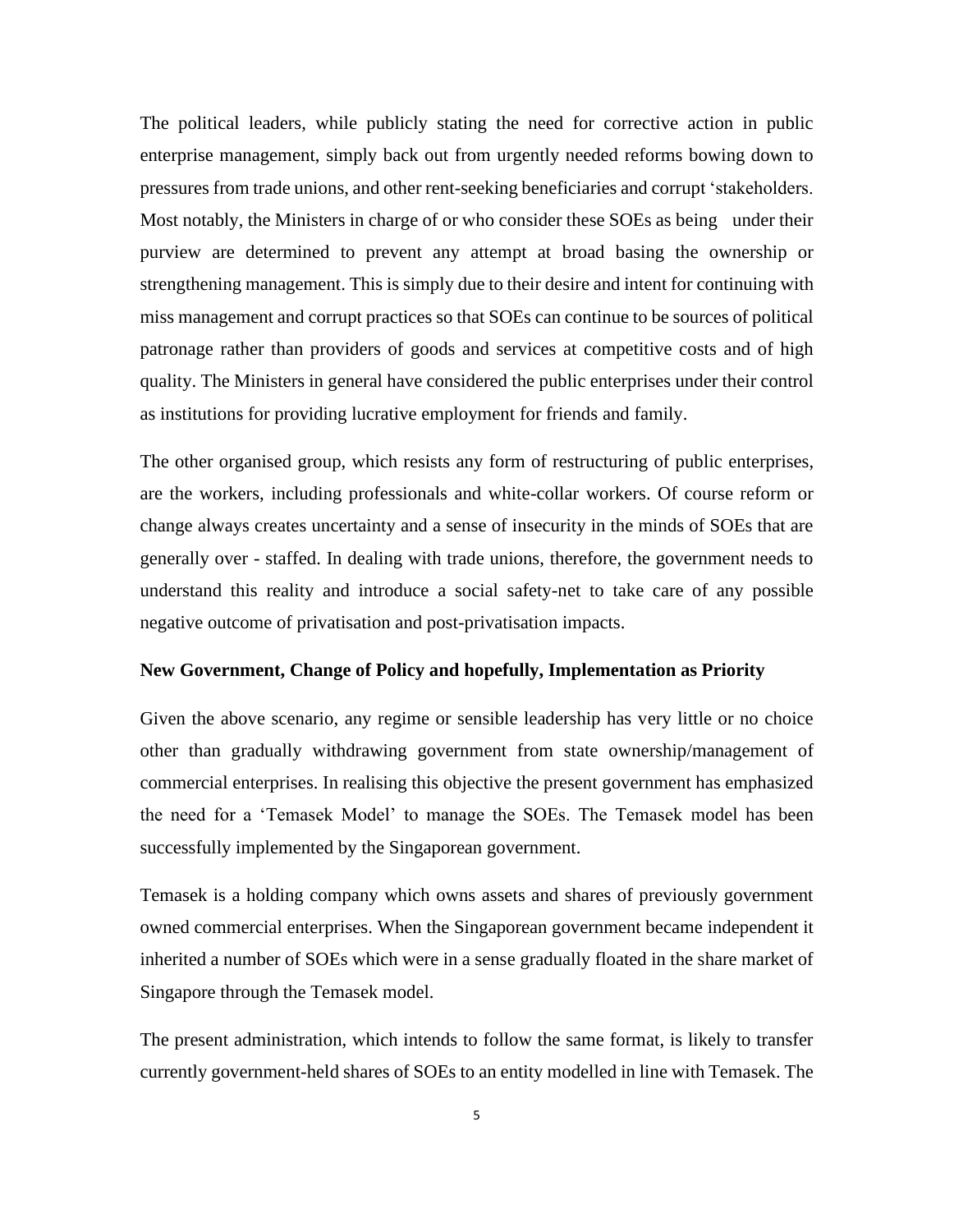current creation of one ministry to be in charge of a number of commercial public enterprises seems a sound approach towards creating such a holding company. However, this ministry does not have under its purview several other key SOEs, including CEB, CPC, NWS&DB, Ceylon Railways and a few others. For these, the first step should be to move to cost-reflective-pricing. Social protection objectives should be met by targeted income transfers (and cross-subsidisation) rather than unaffordable universal subsidies. Options should also to be considered to greater competition to provide people with cheaper and better quality services. *The successful privatisation of the telecommunication sector is an excellent example of what is possible in this regard. Sri Lanka has some of the lowest tariffs in the region.*

#### **Table**

#### **Broad basing SOEs: Increasing Efficiency, Reducing Debt and Generating Revenue**

The pathfinder Foundation came across a recent estimate of potential gains in terms of revenue simply through listing of shares of a section of SOEs. The estimated values are based on numerous reports, loans obtained for constructions etc,.

Listing of SOEs will increase the market capitalization of CSE, promote foreign investments and widen the Government tax base.

|                                                                       | Values in USD Million |
|-----------------------------------------------------------------------|-----------------------|
| 1. Hilton Hotel and Properties of HDL                                 | 250                   |
| 2. Hyatt Regency Complex                                              | 100                   |
| 3. Water's Edge                                                       | 100                   |
| 4. Grand Oriental Hotel                                               | 75                    |
| 5. UDA Rest Houses                                                    | 40                    |
| 6. 50% Government Equity in LECO                                      | 100                   |
| 7. Lakdhanavi (Kerawalapitiya) 300 mw power plant                     | 300                   |
| 8. Conversion of Debt into Equity of 900 mw Puttalam Coal power plant | 1,000                 |
| 9. Public listing of Government/SOE equity in private companies       |                       |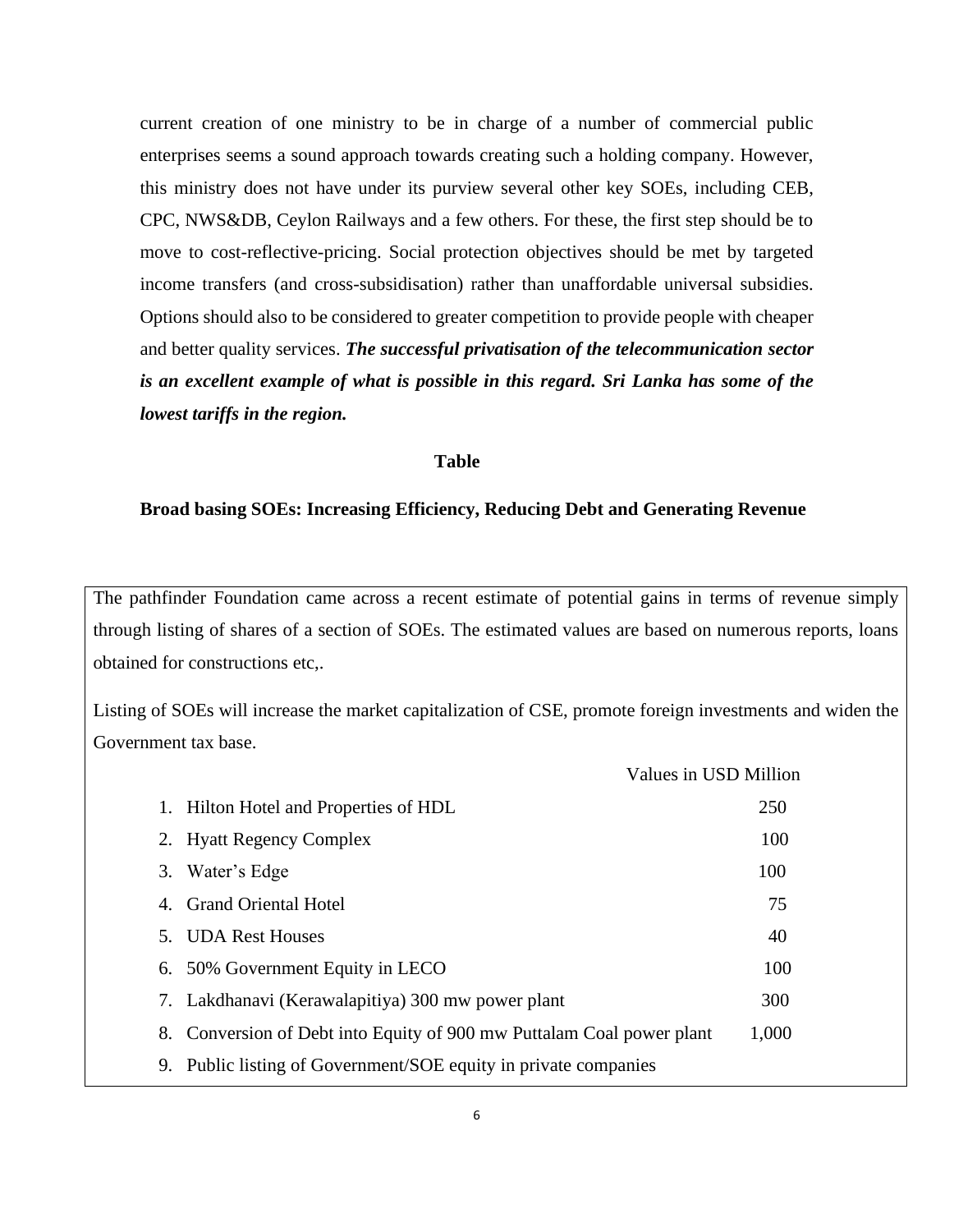| (SLPA/Government equity in SAGT, CICT, NDB, Seylan)                     | 500   |
|-------------------------------------------------------------------------|-------|
| 10. 30 percent Share issue of SLT                                       | 300   |
| 11. Public Listing of Mobitel                                           | 200   |
| 12. LITRO Gas                                                           | 250   |
| 13. Lanka Hospital                                                      | 250   |
| 14.40 percent share isuue of Sri Lanka Insurance                        | 250   |
| 15.99 year leases for Plantation Companies                              | 200   |
| 16. Petroleum Retail Distribution                                       | 150   |
| 17. Hambantota Airport/Port (40 percent equity with 10 year management) | 500   |
| 18. BIA 40 percent equity and 10 year management contract)              | 300   |
| Potential income                                                        | 4,865 |

Based on these transactions undertaken through CSE and possibly through double listing in Hong Kong and London, the Government could also raise a 20 year International Bond of approximately USD 2,000 million, which will ease overall debt management.

#### **Much More Opportunities for Increasing Revenue, Enhancing Efficiency**

In addition to CSE based, broadening of ownership, the government could encourage foreign and local investors to enter into much longer term management contracts with plantation companies. Funding of infrastructure development under Western Region Megapolis, the existing and new facilities of arts, culture, entertainment, film locations etc, could be developed on BOO and BOT basis. Leasing of railway facilities for tourism operators, contract out management of Export Processing Zones as well as management of sewerage systems and garbage disposal in metropolitan areas will not only generate revenue for the government but create space for increased spending on health, education, and provisions for disadvantaged people.

### **Time for Action**

Sri Lanka's economic prospects are severely constrained by the underperformance of SOEs. There are well-known reasons why governments mismanage commercial enterprises. The countries budget deficit (including the quasi fiscal deficit setting on the